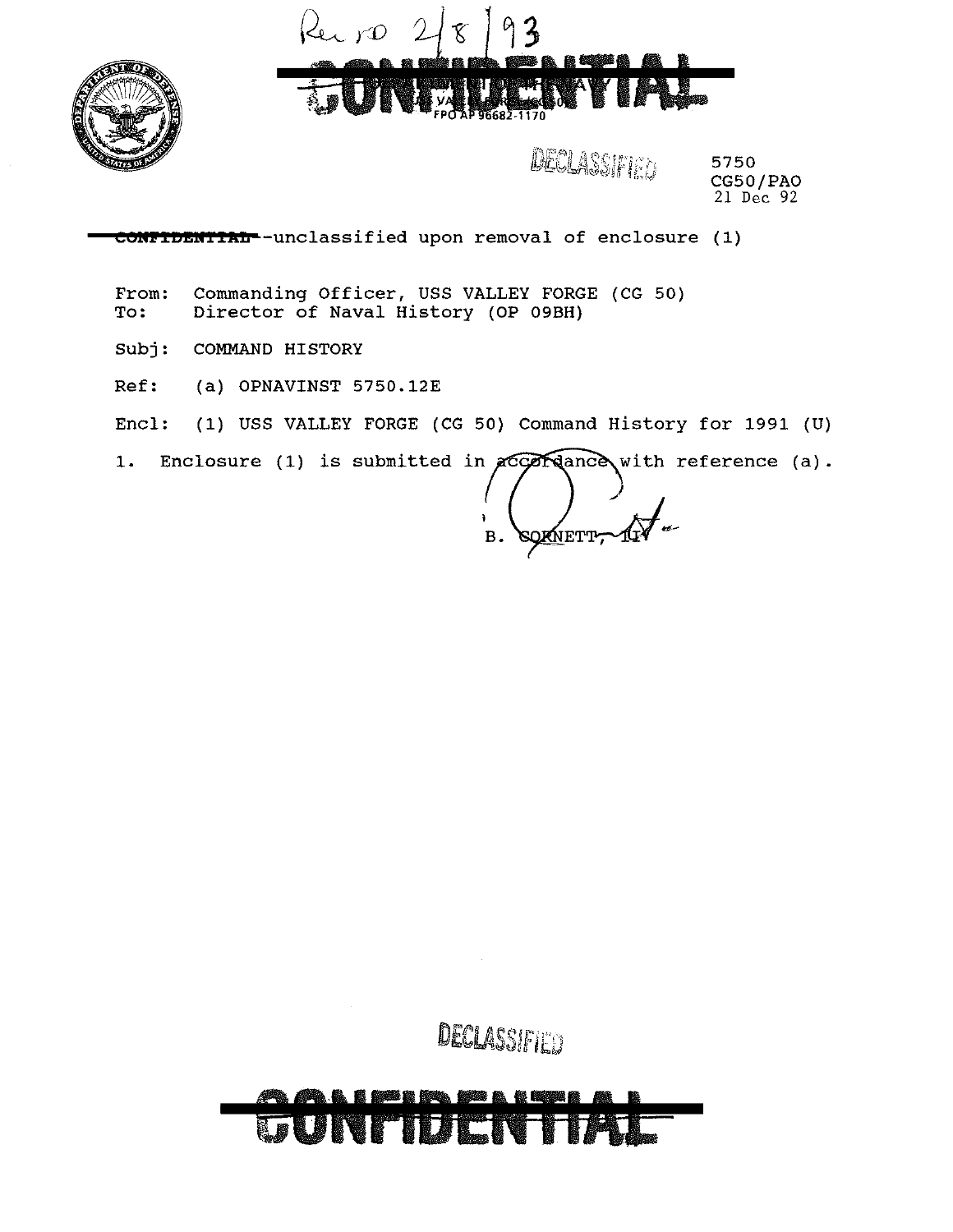#### COMMAND COMPOSITION AND ORGANIZATION

USS VALLEY FORGE IS THE FOURTH SHIP OF THE TICONDEROGA (CG 47) CLASS OF AEGIS GUIDED MISSILE CRUISERS, DESIGNED TO LEAD THE SURFACE FORCES OF THE UNITED STATES NAVY WELL INTO THE 21ST CENTURY. THESE SHIPS ARE TRULY MULTIPURPOSE; POSSESSING SIGNIFICANT ANTI-AIR, ANTI-SURFACE AND ANTI-SUBMARINE WARFARE CAPABILITIES. THE MK 7 AEGIS WEAPONS SYSTEM, THE WORLD'S MOST CAPABLE SHIPBOARD AIR DEFENSE RADAR AND MISSILE SYSTEM, ENABLES VALLEY FORGE TO PROVIDE PROTECTION FOR UNITS OF A CARRIER BATTLE GROUP IN EXTREME THREAT ENVIRONMENTS. HOSTILE TARGETS MAY BE ENGAGED WITH A VARIETY OF WEAPONS: SURFACE-TO-AIR AND SURFACE-TO SURFACE MISSILES, SHIP AND AIR-LAUNCHED TORPEDOES USING THE EMBARKED LAMPS MK III HELICOPTER, ANTI-SUBMARINE ROCKETS, GUNS, RAPID-FIRE CLOSE-IN WEAPONS, ELECTRONIC JAMMERS AND DECOYS. FORGE IS WELL ABLE TO COUNTER ALL CURRENT AND PROJECTED THREATS.

USS VALLEY FORGE, HOMEPORTED IN SAN DIEGO, CALIFORNIA, WAS ASSIGNED TO CRUISER DESTROYER GROUP THREE UNDER COMMANDER, NAVAL SURFACE FORCE, UNITED STATES PACIFIC FLEET DURING 1991. THE COMMANDING OFFICER WAS CAPTAIN ERNEST F. TEDESCHI JR. FROM 12 MAY 1990 UNTIL 14 SEPTEMBER 1991, WHEN HE WAS RELIEVED BY CAPTAIN BILLY CORNETT II. THE EXECUTIVE OFFICER WAS LIEUTENANT COMMANDER J. P. WISECUP. SHIPS COMPANY CONSISTED OF 30 OFFICERS AND 365 CREW MEMBERS DIVIDED INTO FOUR DEPARTMENTS: OPERATIONS, ENGINEERING, COMBAT SYSTEMS, AND SUPPLY. FOR THE AIR DEPARTMENT, THE SCORPIONS OF HSL 49 WERE EMBARKED FROM 18TH TO THE 30TH OF JULY 1991 FOR LEOPS AND HSL-47'S DETACHMENT TWO, COMMANDED BY LIEUTENANT COMMANDER DON HIESER WAS EMBARKED THROUGH WORKUPS IN 1990 UNTIL THE BTH OF JUNE 1991 WHEN THE SHIP RETURNED FROM DEPLOYMENT. DETACHMENT TWO CONSISTED OF TWO LAMPS MK III HELICOPTERS, SABERHAWK 71 AND 74, 6 PILOTS AND 16 ENLISTED CREWMEMBERS.

DURING OPERATION DESERT SHIELD/DESERT STORM, USS VALLEY FORGE WAS UNDER THE OPERATIONAL AND TACTICAL CONTROL OF COMMANDER, CRUISER DESTROYER GROUP THREE AS PART OF BATTLE GROUP ECHO. BATTLE GROUP ECHO CONSISTED OF USS VALLEY FORGE (CG 50), USS RANGER (CV 61), USS CHOSIN (CG 62), USS KINKAID (DD 965), USS KIRK (FF 1087), USS WABASH (AOR 5), AND USS MAUNA KEA (AOE 22). VALLEY FORGE SERVED AS BATTLE GROUP AND ARABIAN GULF ANTI-AIR WARFARE COMMANDER AND LINK 11 COORDINATOR.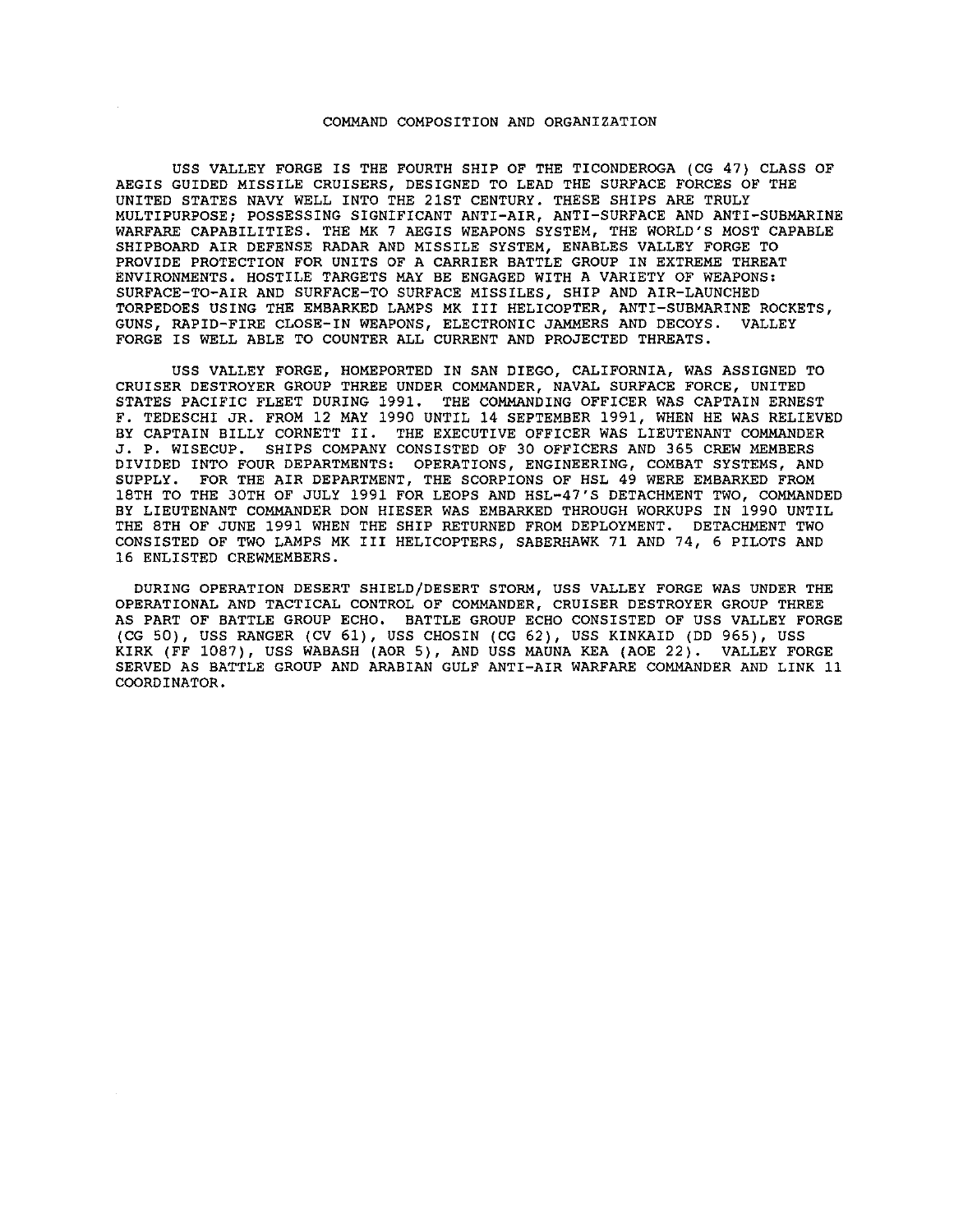### NARRATIVE

VALLEY FORGE STARTED 1991 CELEBRATING THE NEW YEAR AT US NAVAL BASE SUBIC BAY PHILIPPINES. IT WAS THE FIRST STOP OF THE DEPLOYMENT WHICH BEGAN ON THE STH OF DECEMBER 1990, AND A 12,000 MILE, 39 DAY TRANSIT OF THE PACIFIC AND INDIAN OCEANS TO THE ARABIAN GULF. THE STOP AT SUBIC BAY WAS TO ALLOW THE SHIP TO TAKE ON SUPPLIES AND CONDUCT MAINTENANCE PRIOR TO REPORTING FOR DUTY IN THE ARABIAN GULF IN SUPPORT OF OPERATION DESERT SHIELD. SUBIC BAY, REPUBLIC OF THE PHILIPPINES WAS THE LAST PORT VISIT FOR VALLEY FORGE FOR 76 DAYS.

FOLLOWING A HIGH SPEED TRANSIT, VALLEY FORGE AS PART OF BATTLE GROUP ECHO, ENTERED THE ARABIAN GULF VIA THE STRAITS OF HORMUZ 15 JANUARY 1991, IN SUPPORT OF OPERATION DESERT SHIELD. THERE, WE JOINED THE CARRIER, USS MIDWAY, BATTLE FORCE ZULU AND OTHER MULTI-NATIONAL FORCES IN THE GULF. THIS MARKED THE FIRST TIME TWO CARRIERS OPERATED IN THE ARABIAN GULF SIMULTANEOUSLY. OTHER COALITION NAVAL FORCES PRESENT REPRESENTED GREAT BRITAIN, CANADA, AUSTRALIA, FRANCE, THE NETHERLANDS, ITALY, ARGENTINA, SPAIN, NORWAY, DENMARK, GREECE AND BELGIUM, IN ADDITION TO THE NAVAL FORCES OF SAUDI ARABIA AND FREE KUWAIT. WHILE IN THE ARABIAN GULF, THE FIRST MISSION OF VALLEY FORGE WAS CLOSE-IN AIR DEFENSE OF RANGER. BASICALLY, IT WAS OUR JOB TO ENSURE THAT AIRCRAFT DEPARTING, RETURNING AND OPERATING OVER THE BATTLE FORCE WERE IN FACT OUR OWN, THUS PROTECTING THEM FROM BEING ENGAGED BY FRIENDLY FORCES AND TO PREVENT IRAQI AIRCRAFT FROM ATTEMPTING TO CARRY OUT SNEAK ATTACKS ON OUR SHIPS. WITH THE ARRIVAL OF TWO ADDITIONAL CARRIERS (ROOSEVELT AND AMER) WITH THE ARRIVAL OF TWO ADDITIONAL CARRIERS (ROOSEVELT AND AMERICA) AT THE END OF JANUARY, THE AIR CAMPAIGN AGAINST IRAO SHIFTED INTO HIGH GEAR.

VALLEY FORGE RECEIVED ORDERS ON THE 15TH OF FEBRUARY TO DETACH FROM RANGER AND PROCEED TO THE NORTHERN GULF TO A NEW PATROL STATION OFF THE KUWAITI COAST. WE WERE TASKED WITH PROVIDING AIR DEFENSE AND EARLY WARNING FOR U.S. AND BRITISH NAVAL UNITS INVOLVED IN MINE COUNTERMEASURES AND NAVAL GUNFIRE SUPPORT OPERATIONS. VALLEY FORGE FOUND MINES IN EVERY PATROL AREA WHICH SHE WAS ASSIGNED, SIGHTING AND DESTROYING A TOTAL OF FIVE MINES BEFORE LEAVING THE GULF. VALLEY FORGE MADE A SECOND MOVE FURTHER NORTH ON THE 19TH OF FEBRUARY, THE DAY AFTER USS PRINCETON AND USS TRIPOLI WERE DAMAGED BY IRAQI MINES. AS THE ONLY OTHER AEGIS CRUISER IN THE AREA, VALLEY FORGE REPLACED PRINCETON, ASSUMING HER DUTIES AS PRIMARY AIR CONTROLLER IN THE NORTHERN GULF. IT WAS IN THIS MINE INFESTED PATROL AREA THAT VALLEY FORGE SPENT MOST OF HER TIME WHILE IN THE NORTHERN ARABIAN GULF. DURING THIS PERIOD, VALLEY FORGE AIR CONTROLLERS GUIDED HUNDREDS OF U.S. AND ALLIED STRIKE AIRCRAFT TO AND FROM THEIR TARGET IN IRAQ AND OCCUPIED KUWAIT. WE ALSO CONTINUED AGGRESSIVE DECONFLICTION OF NORTHERN GULF AIRSPACE. VALLEY FORGE WAS ALSO ACTIVE IN DIRECTING AIR STRIKES AGAINST IRAQI NAVAL SURFACE CONTACTS WHICH RESULTED IN THE DESTRUCTION OR DAMAGE TO OVER A DOZEN IRAQI NAVAL UNITS. THE OVERWHELMING AIR AND NAVAL SUPERIORITY ESTABLISHED BY COALITION FORCES DENIED THE IRAQI'S THE ABILITY TO EFFECTIVELY GATHER TARGETING DATA ON ALLIED UNITS, ESSENTIALLY FORCING THEM TO BLINDLY FIRE THEIR MOBILE SILKWORMS. ON THE NIGHT OF 25 FEBRUARY 1991, A BRITISH ROYAL NAVY DESTROYER, HMS GLOUCESTER, SHOT DOWN A SILKWORM FIRED BY THE IRAQI'S FROM OCCUPIED KUWAIT. ON THE 28TH OF FEBRUARY, VALLEY FORGE MOVED NORTH FOR THE THIRD AND FINAL TIME. WE WERE THEN RESPONSIBLE FOR AIR DEFENSE COORDINATION OVER THE NORTHERN ARABIAN GULF AND PARTICULARLY IN SUPPORT OF AMPHIBIOUS FORCES OPERATING IN AND AROUND KUWAIT AND IRAQ. IT WAS IN THIS AREA THAT VALLEY FORGE MONITORED IRAQI AIRSPACE IN SUPPORT OF THE SUBSEQUENT CEASE-FIRE.

ON THE 5TH OF MARCH WE WERE RELIEVED ON STATION AND PROCEEDED SOUTH TO REJOIN RANGER IN THE CENTRAL GULF. BY THE BEGINNING OF APRIL, RANGER AND BATTLE GROUP ECHO WERE THE ONLY REMAINING BATTLE GROUP IN THE GULF, FOLLOWING THE DRAW DOWN OF U.S. FORCES. AFTER TWO WELL DESERVED PORT VISITS IN ABU DHABI AND DUBAI, WE WERE RELIEVED BY THE USS NIMITZ BATTLE GROUP ON 17 APRIL. BATTLE GROUP ECHO DEPARTED THE ARABIAN GULF AND COMMENCED A HOMEWARD TRANSIT, MAKING STOPS ENROUTE AT PHATTAYA BEACH, THAILAND, HONG KONG, SUBIC BAY, REPUBLIC OF THE PHILIPPINES AND PEARL HARBOR, HAWAII.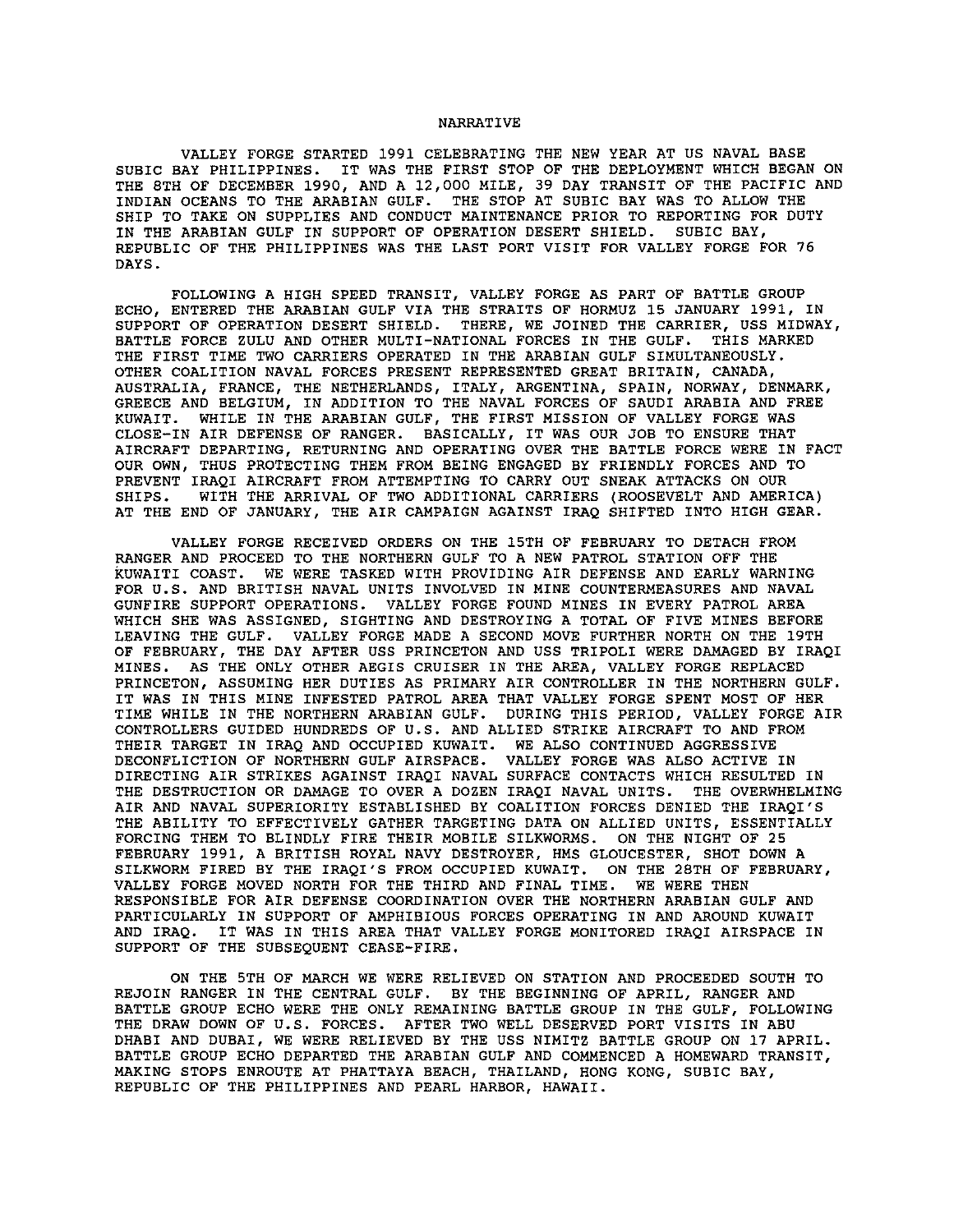UPON RETURNING TO SAN DIEGO, VALLEY FORGE ENJOYED A 5 WEEK UPKEEP AND STANDDOWN PERIOD. VALLEY FORGE DEPARTED FOR LAW ENFORCEMENT OPERATIONS FROM 18 - 30 JULY 1991. THE SCORPIONS OF HELICOPTER SQUADRON LIGHT 49 AND A COAST GUARD DETACHMENT WERE EMBARKED. DURING THAT UNDERWAY PERIOD, THE SHIP ALSO PARTICIPATED IN A CNO PROJECT FOR JOINT ELECTRO MAGNETIC INTERFERENCE TESTING. SEVERAL MIDSHIPMEN WERE ALSO EMBARKED FOR A ONE MONTH TRAINING SESSION. THE EARLY PART OF AUGUST FOUND THE SHIP UNDERWAY IN THE SOUTHERN CALIFORNIA OPERATING AREAS MAKING PREPARATIONS FOR THE UPCOMING OPPE 28 - 29 AUGUST 1991. UNDERWAY PERIODS IN SEPTEMBER ENTAILED UNDERGOING MORE TRAINING, WITH THE SHIP CONDUCTING GUNNERY QUALIFICATIONS ON THE SAN CLEMENTE ISLAND NGFS RANGE AND PEGGING OUT AN OUTSTANDING SCORE OF 100.5. THE SHIP ASW TEAM FOLLOWED UP THIS EFFORT WITH SUPERIOR PERFORMANCE ON THE SOAR RANGE, FIRING TORPEDOES AND ANTISUBMARINE ROCKETS AT MINI MOBILE TARGETS.

VALLEY FORGE HAS ALWAYS BEEN PROUD OF SHOWING OFF THE SHIP. ON THE 03 SEPTEMBER WE WERE VISITED BY RADM COADY, COMMANDER CRUISER DESTROYER GROUP 5. THIS WAS HIS FIRST VISIT TO THE SHIP SINCE HE RETURNED TO SAN DIEGO. HE TOOK THE OPPORTUNITY TO ADDRESS THE CREW AND TALK ON SEVERAL PRESSING MATTERS. HE WAS THE COMMISSIONING COMMANDING OFFICER OF THE USS ANTIETAM. JUST 6 DAYS LATER ON THE llTH OF SEPTEMBER, WE WERE VISITED BY RADM QUAST COMMANDER CRUISER DESTROYER GROUP THREE.

SHORTLY AFTER, A CHANGE OF COMMAND WAS HELD. COMMAND OF USS VALLEY FORGE CHANGED HANDS ON SATURDAY, SEPTEMBER 14 WHEN CAPTAIN BILLY CORNETT II RELIEVED CAPTAIN (RADM SELECT) ERNEST F. TEDESCHI JR. THE CEREMONY WAS HELD AT 10 AM AT PIER 2 AT THE 32ND STREET NAVAL STATION SAN DIEGO. REAR ADMIRAL ZLATOPER, COMMANDER CARRIER GROUP SEVEN, WAS THE SCHEDULED GUEST SPEAKER. CAPTAIN TEDESCHI'S NEXT ASSIGNMENT WAS TO BE DEPUTY CHIEF OF STAFF FOR PLANS AND POLICY, SUPREME ALLIED COMMANDER ATLANTIC. THE SHIP ENJOYED A SHORT GET AWAY SHORTLY AFTERWARD TO SAN FRANCISCO WITH OUR GUEST OF THE NAVY MR. MIKE URES, MR RAYMOND FRIESECRE AND MR. ROBERT SUBER. A SOLEMN AND FORMAL BURIAL AT SEA WAS ALSO CONDUCTED FOR CHIEF PETTY OFFICER HUBERT BUTTS WHILE ENROUTE TO SAN FRANCISCO. ON THE RETURN TRIP, VALLEY FORGE STOPPED AT SEAL BEACH NAVAL WEAPON STATION FOR A WEAPONS OFFLOAD IN PREPARATION FOR THE UPCOMING SELECTED RESTRICTED AVAILABILITY (SRA). ON THE 28TH OF THE MONTH, VALLEY FORGE SPONSORED THE REUNION OF THE CREW FROM THE USS FRANKFORD, DD497. THEY WERE ALL TREATED TO A WARM WELCOME AND A TOUR OF THE SHIP. 54 FORMER CREWMEMBERS AND THEIR SPOUSES WERE HOSTED. THE USS FRANKFORD SERVED IN WORLD WAR II IN BOTH THE PACIFIC AND ATLANTIC THEATERS, AND WAS THE FLAG SHIP OF THE SHIPS SCREENING THE D-DAY INVASION OF NORMANDY.

AT THE BEGINNING OF THE NEW FISCAL YEAR, VALLEY FORGE STARTED ITS TEN WEEK SELECTED RESTRICTED AVAILABILITY. THE CREW, COMNAVSURFPAC, SUPSHIP'S AND THE PRIVATE CONTRACTOR WERE ABLE TO MANAGE A SUCCESSFUL AND COST EFFICIENT MAINTENANCE PERIOD AND DEPART THE ACTIVITY ONE WEEK EARLIER THAN SCHEDULED. THE SHIP ALSO UNDERWENT A VIGOROUS TRAINING CYCLE THAT DID NOT END UNTIL MID DECEMBER. THE SHIP'S CREW PARTICIPATED IN SPECIFIC WARFARE TRAINING, TARGET MOTION ANALYSIS TRAINERS, INTERMEDIATE AND ADVANCED MULTI-THREAT TEAM TRAINERS AND COMBAT SYSTEMS OPERATORS TRAINING. THE ENSUING FAST CRUISE AND SEA TRIALS AFTER THE YARD PERIOD WENT OFF WITHOUT A HITCH AND THE SHIP SETTLED INTO ITS CHRISTMAS VACATION AND LEAVE PERIOD.

THE SHIP FINALLY GOT SOME EXTRA TIME TO BECOME MORE ACTIVE IN COMMUNITY RELATIONS. VALLEY FORGE STARTED SPONSORING THE JEAN FARB'S MIDDLE SCHOOL. FOR OUR FIRST EXCURSION, WE HAD 3 BUSLOADS OF CHILDREN TOUR THE SHIP AND INTERVIEW SAILORS AS SUBJECTS OF A SPECIAL CLASS PROJECT. ABOUT 40 CREWMEMBERS SPONSORED FROM 3-5 SCHOOL CHILDREN EACH AS ESCORTS FOR A DAY. DURING THIS TIME PERIOD, SOME CREWMEMBERS VOLUNTEERED THEIR TIME TO GO TO THE SCHOOL TO TUTOR CHILDREN WITH PROBLEM SUBJECTS. THIS CONTINUED INTERACTION HAD ALSO ENCOURAGED A FEW CREWMEMBERS TO SPONSOR SOME OF THE CHILDREN AS BIG BROTHERS. THUS ALLOWING THEM TO ENJOY ACTIVITIES, EVENTS AND A RELATIONSHIP EXTERNAL TO THE SHIP AND THE SCHOOL SETTING. THESE CLOSING EVENTS FINISHED OUT A DEMANDING AND REWARDING CALENDAR YEAR.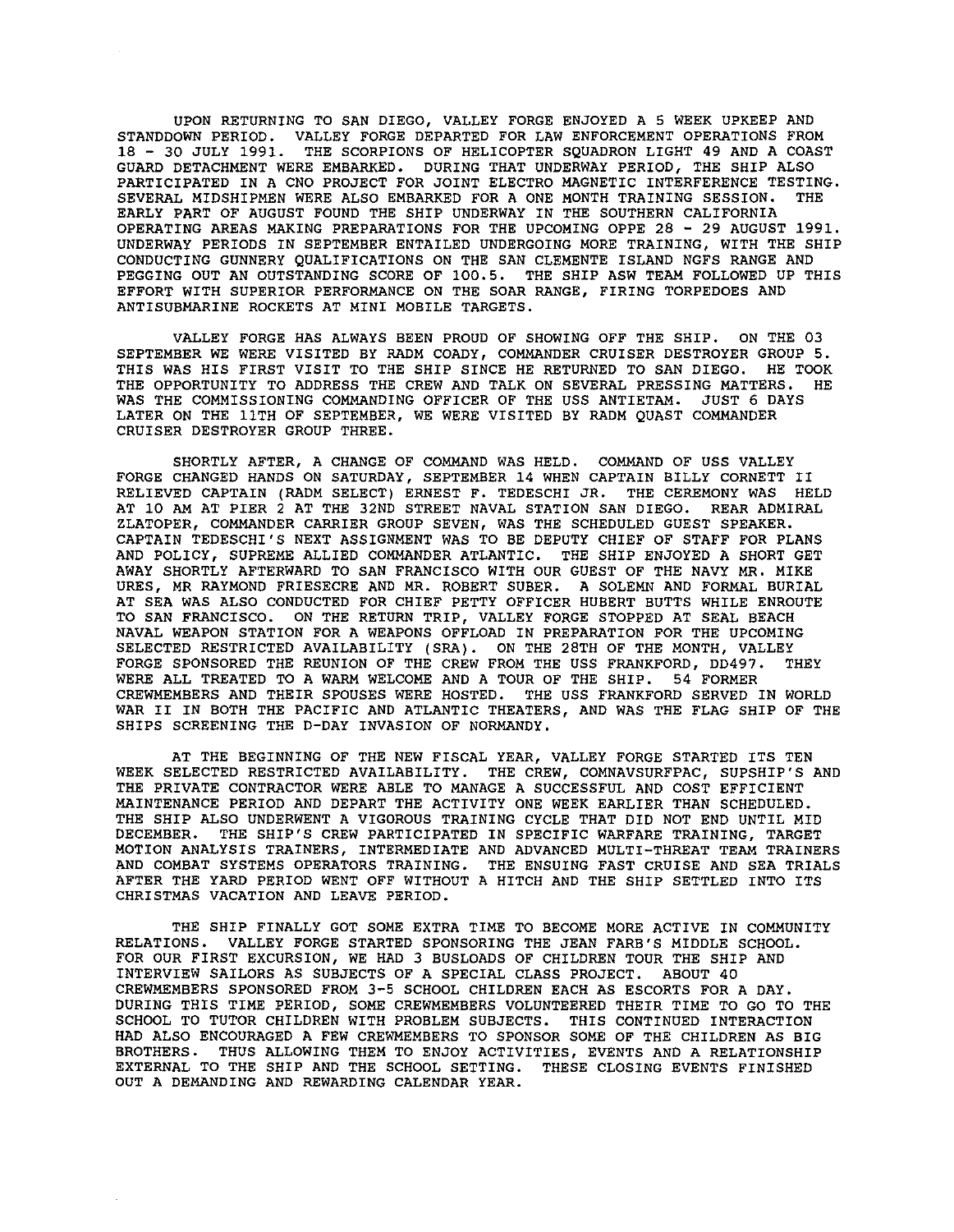## CHRONOLOGY

 $\mathcal{L}(\mathbf{z})$  .

 $\mathcal{L}_{\text{max}}$  .

| $01 - 02$ JAN        | Inport - Subic Bay, Philippines                          |
|----------------------|----------------------------------------------------------|
| $03 - 14$ JAN        | Underway - Enroute Gulf of Oman                          |
| 06 —<br>JAN          | Underway - Transit Straits of Mallacca                   |
| $15 - 31$ JAN        | Underway - Enroute MIDWAY CVBG in Arabian Gulf           |
| $15 -$<br>JAN        | Transit Straits of Hormuz Operation Desert Shield        |
| $01 - 21$ FEB        | Underway - Operation Desert Storm                        |
| $21 -$<br>FEB        | Underway - VADM Arthur (COMUSNAVCENT) arrives            |
| 24 -<br>FEB          | Underway - BLACK HISTORY MONTH PRESENTATION              |
| $25$ FEB $-18$ MAR   | Underway - Operation Desert Storm                        |
| $19 - 22$ MAR        | Inport - Abu Dhabi                                       |
| 23 MAR $-$ 08 APR    | Underway - Enroute Battle Force Zulu Operations          |
| $30 -$               | Underway - RADM Zlatoper (COMCARGRU SEVEN) arrives       |
| MAR<br>$08 - 14$ APR |                                                          |
|                      | Inport - Dubai, UAE for USS MCKEE TAV                    |
| $14 - 29$ APR        | Underway - Transit to Phattaya                           |
| $27 -$<br>JUN        | ARRIVE KING NEPTUNE'S DOMAIN                             |
| 30 APR - 03 MAY      | Inport - Phattaya                                        |
| $04 - 07$ MAY        | Underway - Transit to Hong Kong                          |
| 08 - 12 MAY          | Inport - Hong Kong                                       |
| $13 - 14$ MAY        | Underway Transit to Subic Bay                            |
| 15 - 18 MAY          | Inport - Subic Bay for Maintenance                       |
| $19 - 30$ MAY        | Underway - Transit to Pearl Harbor                       |
| 28 –<br>MAY          | RADM Zlatoper (COMCARGRU SEVEN), CAPT Forbes,            |
|                      | CAPT Campbell arrive                                     |
| $31 - MAY$           | Inport - Pearl Harbor                                    |
| $01 - 07$ JUN        | Underway - Transit to San Diego                          |
| 08 JUN - 17 JUL      | Inport - San Diego, CA for Post Deployment leave UPKEEP  |
| $18 - 30$ JUL        | Underway - LEOPS, SOCAL                                  |
| $31$ JUL $-$ 05 AUG  | Inport - San Diego, CA                                   |
| $06 - 09$ AUG        | Underway - SOCAL                                         |
| $10 - 18$ AUG        | Inport - San Diego, CA                                   |
| $19 - 21$ AUG        | Underway - SOCAL                                         |
| $22 - 27$ AUG        | Inport - San Diego, CA                                   |
| $28 - 29$ AUG        | Underway - OPPE, SOCAL                                   |
| $30$ AUG - 03 SEP    | Inport - San Diego, CA                                   |
| 03.<br>SEP           | RADM Coady (COMCRUDESGRU FIVE) visits                    |
| 04 - 06 SEP          | Underway - SOCAL (NGFS, ASW)                             |
| $07 - 17$ SEP        | Inport - San Diego, CA                                   |
| $11 -$<br>SEP        |                                                          |
|                      | RADM Quast (COMCRUDESGRU THREE) visits                   |
| $14 -$<br>SEP        | Change of Command Ceremony (CAPT CORNETT RELIEVES CAPT   |
|                      | TEDESCHI) Guest speaker: RADM Zlatoper (COMCARGRU        |
|                      | SEVEN)                                                   |
| $18 - 19$ SEP        | Underway - Enroute San Francisco, CA (Guest of the Navy) |
| $18 -$               | Burial at Sea                                            |
| $20 - 22$ SEP        | Inport - San Francisco, CA                               |
| $23 -$<br><b>SEP</b> | Underway - Enroute Seal Beach                            |
| $24 - 25$ SEP        | Inport - Seal Beach (Offload)                            |
| 26<br>SEP            | Underway - Enroute/arrive San Diego, CA                  |
| $27 - 30$ SEP        | Inport - San Diego, CA                                   |
| 28 -<br>SEP          | USS FRANKFORD (DD 497) visits                            |
| 01 OCT - 03 DEC      | Inport - SRA (Continental Marine)                        |
| $03 -$<br>DEC        | Fast Cruise (AGENDA SEPCOR)                              |
| 04 -<br>DEC          | Underway - Sea Trials                                    |
| $05 - 09$ DEC        | Inport - San Diego, CA                                   |
| 07 -<br>DEC          | PAATPAC visit YN/PN/DK Ratings                           |
| 10<br>DEC            | Underway - Burial at Sea                                 |
| $11 - 31$ DEC        | Inport - San Diego, CA                                   |
| $16 -$<br>DEC        | Jean Farb School visits                                  |
| $17 -$<br>DEC        | RADM Fitzgerald (COMCRUDESGRU THREE) visits              |
|                      |                                                          |